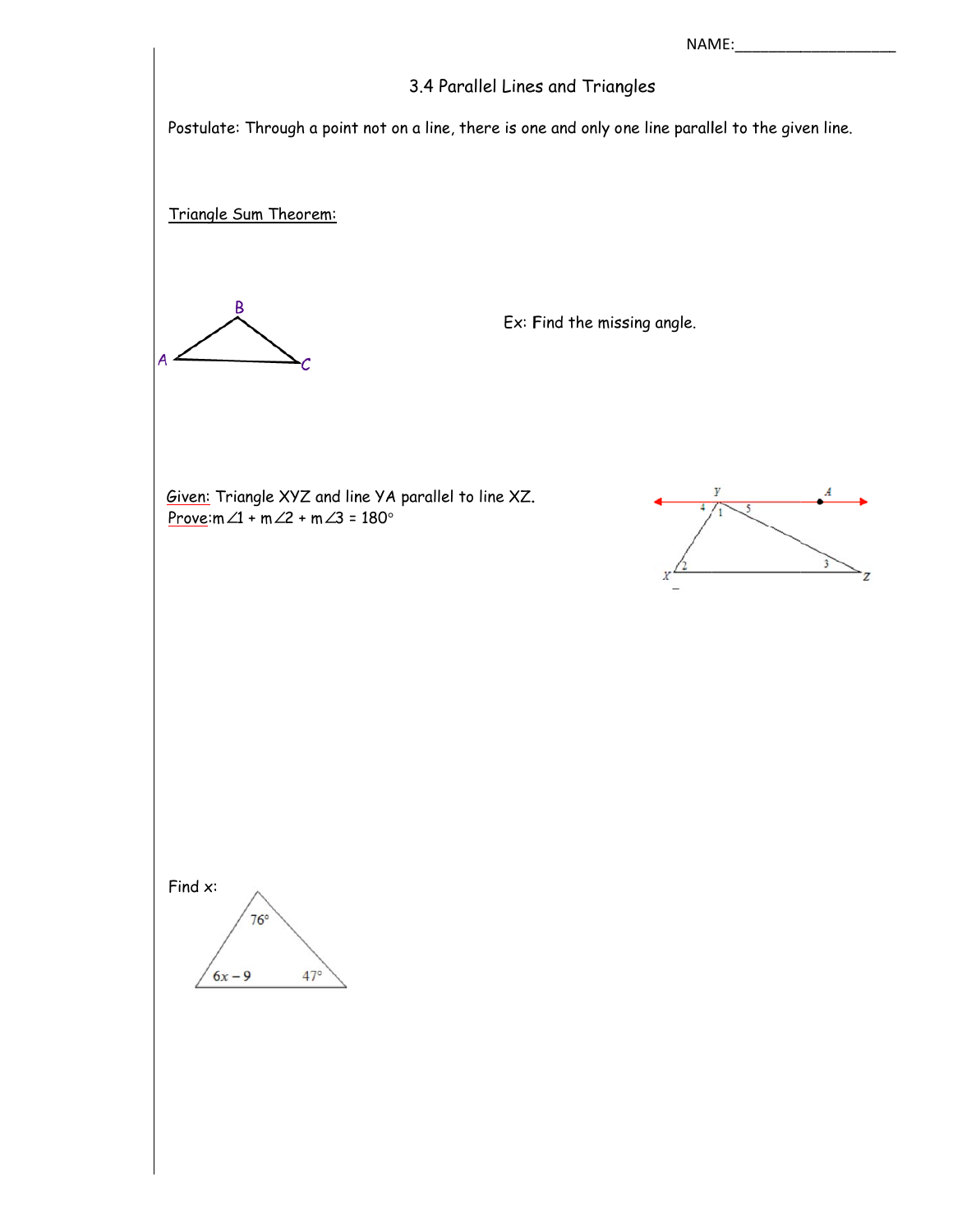Exterior Angle of a Polygon:

Remote Interior Angles:



Triangle Exterior Angle Theorem: The measure of each exterior angle of a triangle equals the sum of its two remote interior angles.

 $\overline{\phantom{a}}$ 

 $\overline{\phantom{a}}$ 

 $\sim$  . The component of the component of the component of the component of the component of the component of the component of the component of the component of the component of the component of the component of the compon

\_\_\_\_\_\_\_\_\_\_\_\_\_\_\_\_\_\_\_\_\_\_\_\_\_\_\_\_\_\_\_\_\_\_\_\_\_\_\_\_\_\_\_\_\_\_\_\_\_\_\_\_\_\_\_\_\_\_\_\_\_\_\_\_\_\_\_



Try this…Find the value of all the variables in the diagram.

Try these:

Summary: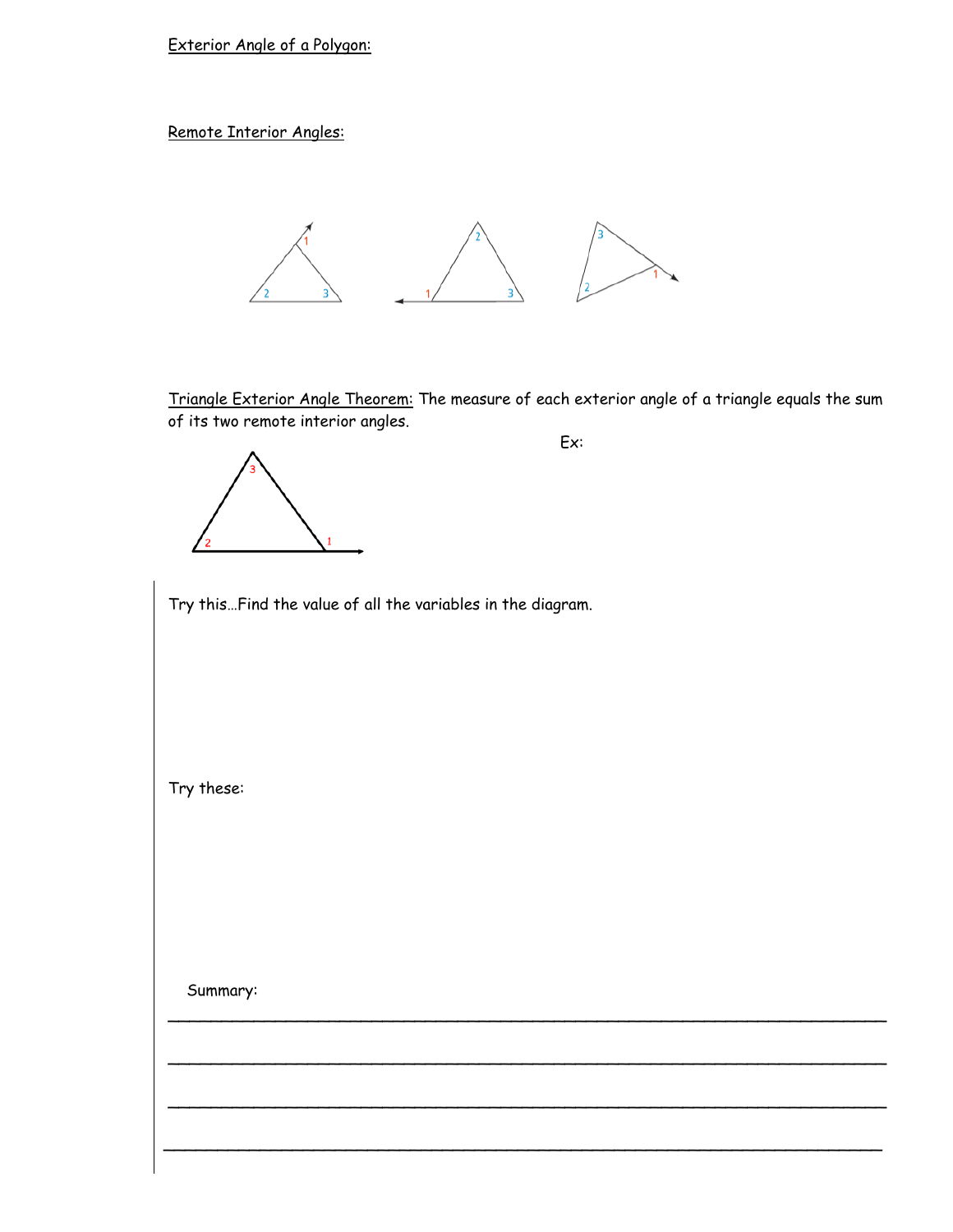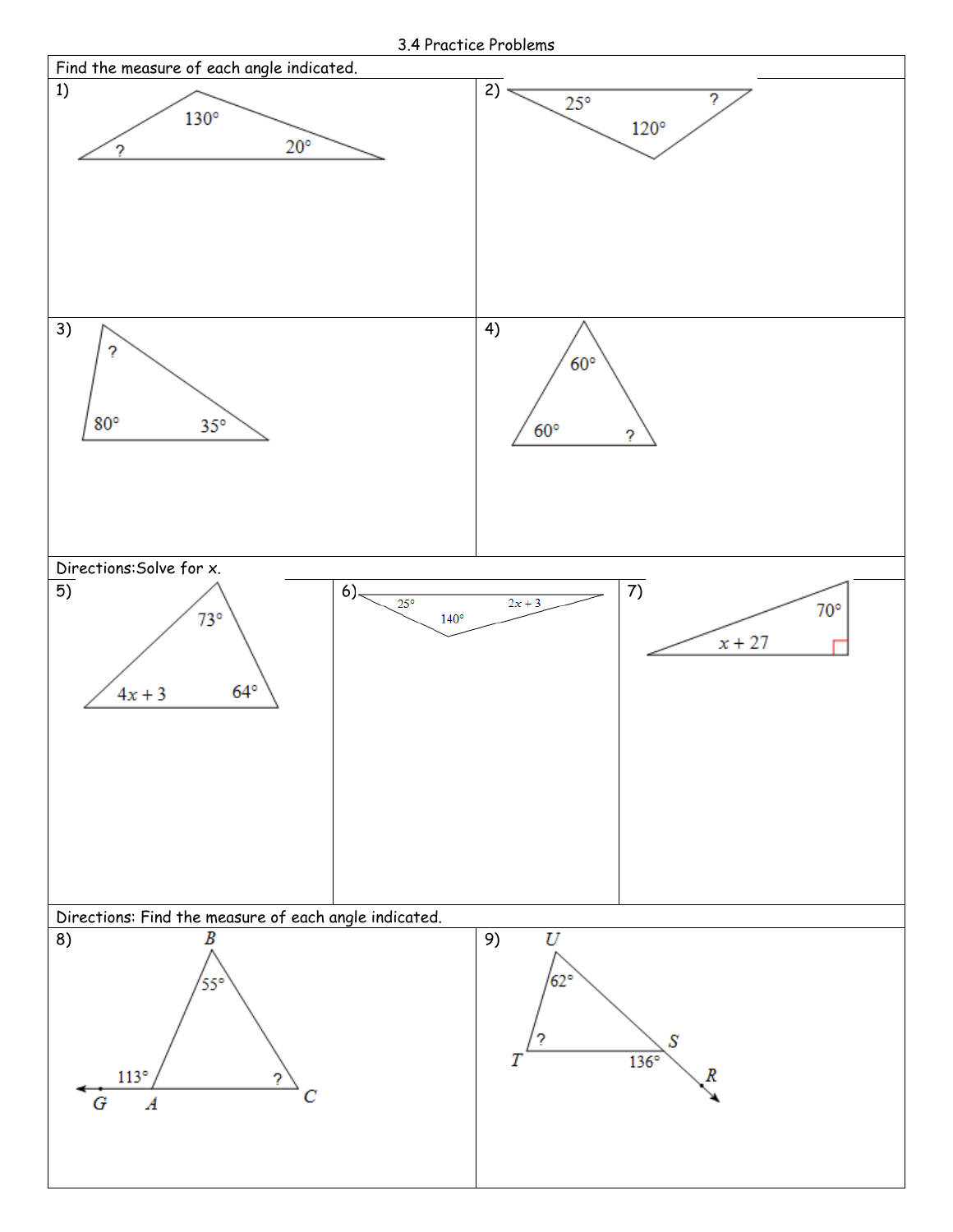

Algebra Review

| Solve: $7y - 18 = -4$ | Solve: $5h - 2 = 2h + 10$ | <b>Multiply:</b> $2x^2(3x^3 + 8x)$ |  |
|-----------------------|---------------------------|------------------------------------|--|
|                       |                           |                                    |  |
|                       |                           |                                    |  |
|                       |                           |                                    |  |
|                       |                           |                                    |  |
|                       |                           |                                    |  |
|                       |                           |                                    |  |
|                       |                           |                                    |  |
|                       |                           |                                    |  |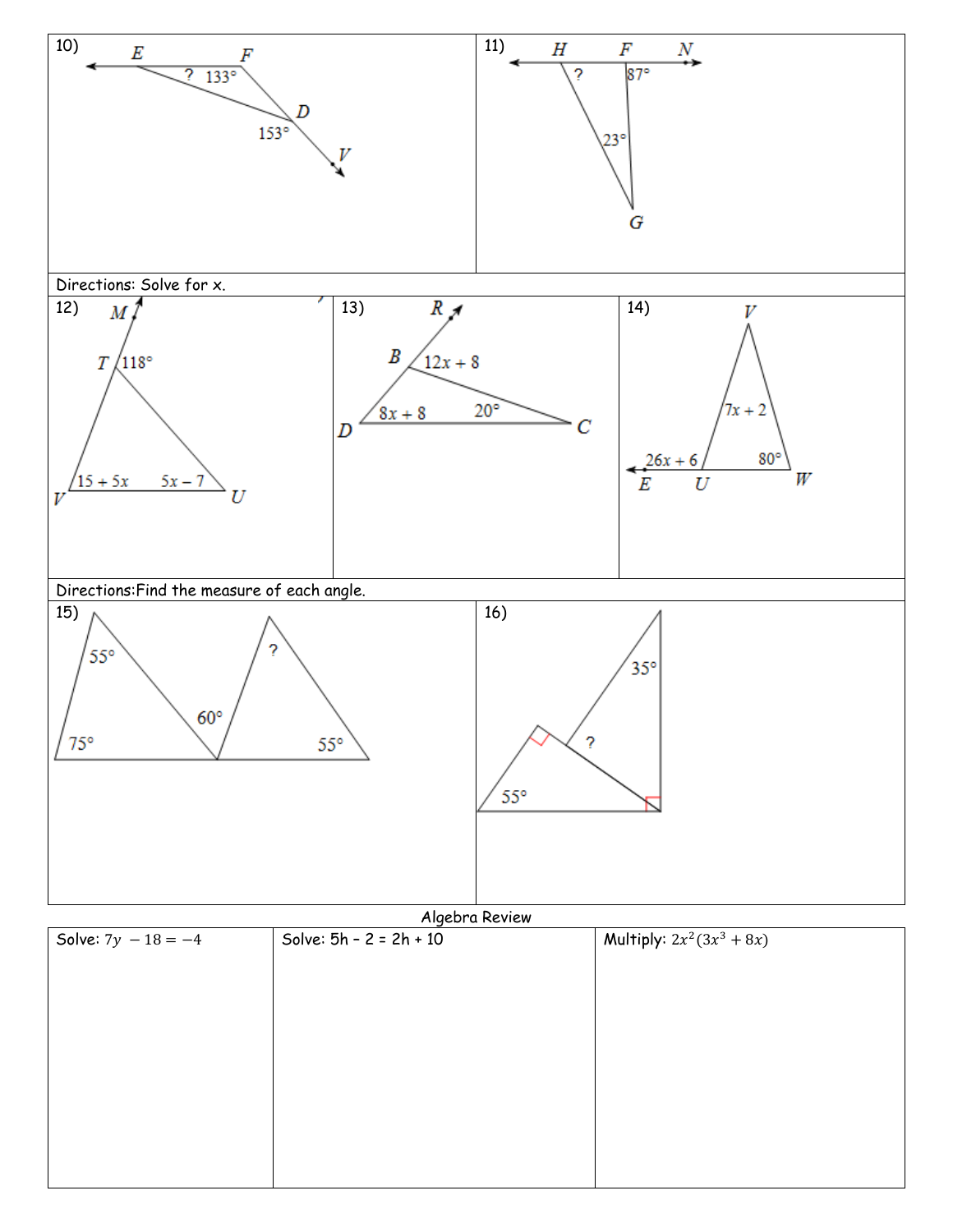



3) In one triangle one of the angles is twice the measure of another and the third angle is three times as much as that angle. What are the measures of all three angles?

4) In another triangle one angle has  $(x + 5)°$  and the other two angles are three times and eight times that angle. How many degrees are in each angle?